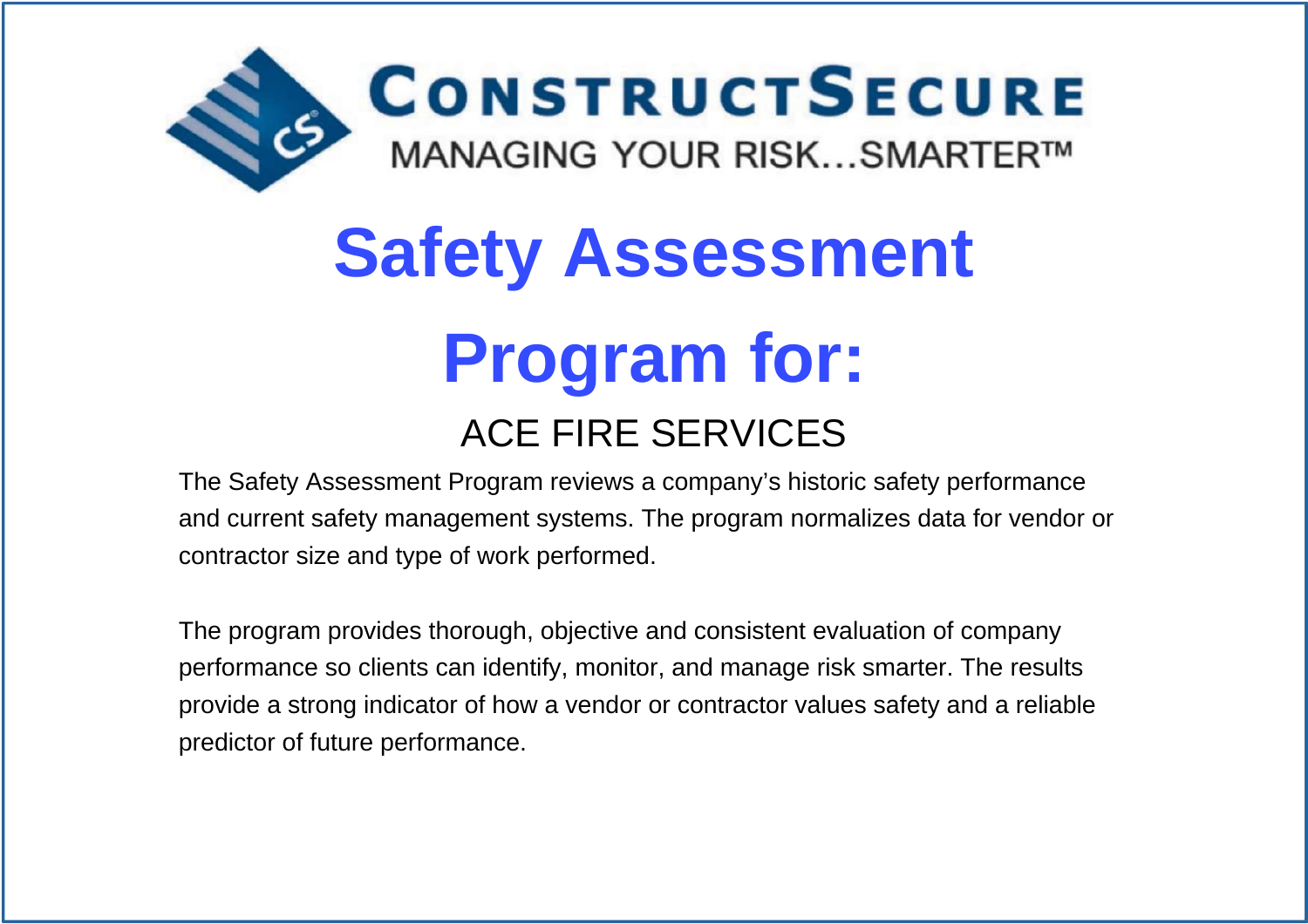Certificate of Achievement



# *This acknowledgement certifies that on 01/19/2022*

#### **ACE FIRE SERVICES**

*has successfully completed the ConstructSecure IndependentSafety Assessment Program and has achievedthe Certificate of Completion for the trade*

#### **Equipment Supplier (Install and/or Maintenance)**

Garrett Burke, CSP - CEO ConstructSecure



#### **Safety Assessment Results**

| <b>Total Score</b>               | 99.36 / 100        |
|----------------------------------|--------------------|
| Insurance/Injury/Illness         | 40 / 40 points     |
| No of Fatalities                 | 0:5 points awarded |
| Days Away                        | 35/35              |
| <b>Safety Program Elements</b>   | 24.36 / 25 points  |
| <b>Safety Management Systems</b> | 35.00 / 35 points  |
| <b>Safety Manual Document:</b>   | points deducted    |

CS-Safety Account Expires: Dec 07, 2022 Injury/Illness Data Valid Until Feb 1, 2023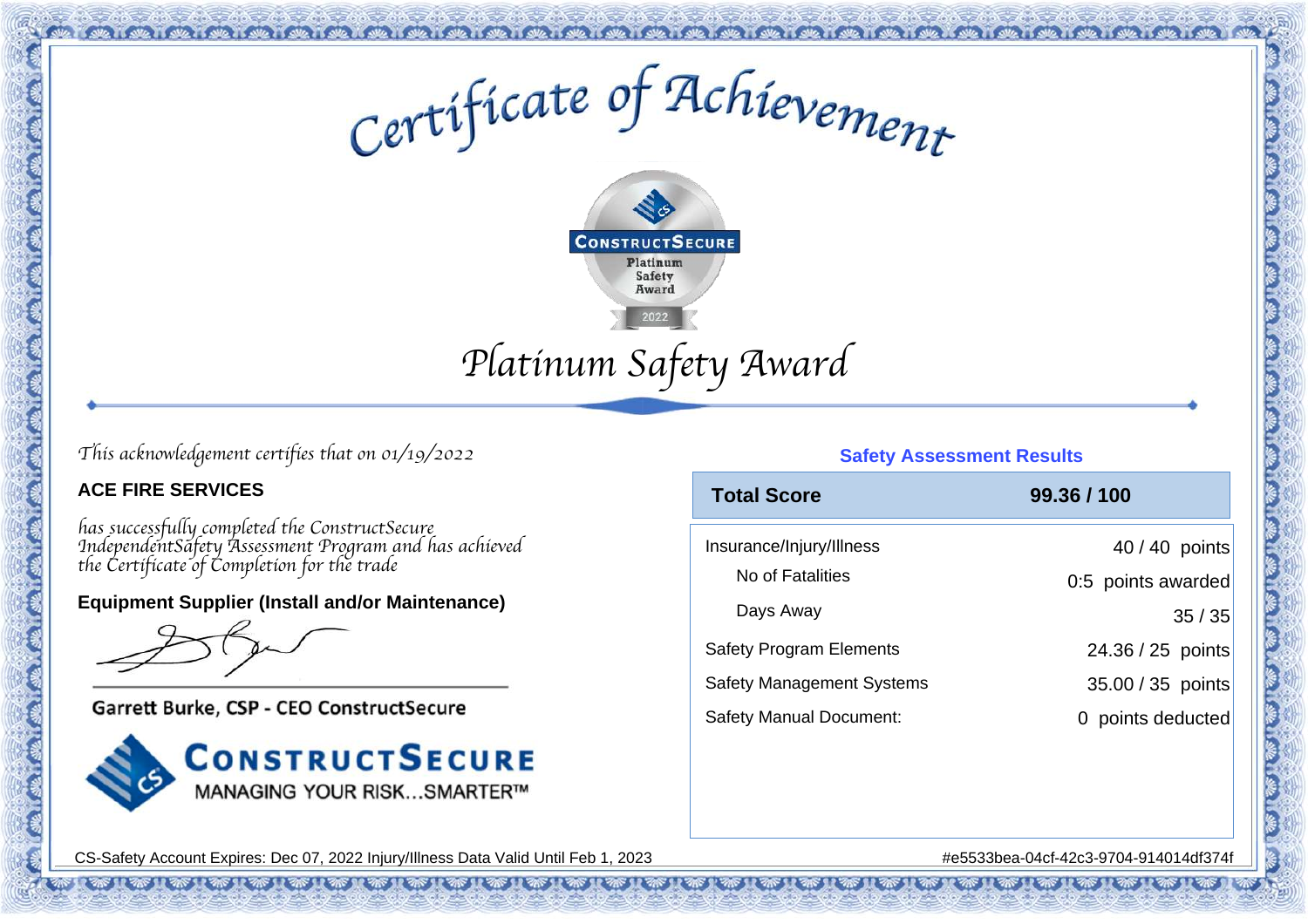Certificate of Achievement



# *This acknowledgement certifies that on 01/19/2022*

#### **ACE FIRE SERVICES**

*has successfully completed the ConstructSecure IndependentSafety Assessment Program and has achievedthe Certificate of Completion for the trade*

#### **Repair and Maintenance**

Garrett Burke, CSP - CEO ConstructSecure



#### **Safety Assessment Results**

| <b>Total Score</b>               | 99.36 / 100        |
|----------------------------------|--------------------|
| Insurance/Injury/Illness         | 40 / 40 points     |
| No of Fatalities                 | 0:5 points awarded |
| Days Away                        | 35/35              |
| <b>Safety Program Elements</b>   | 24.36 / 25 points  |
| <b>Safety Management Systems</b> | 35.00 / 35 points  |
| <b>Safety Manual Document:</b>   | points deducted    |

CS-Safety Account Expires: Dec 07, 2022 Injury/Illness Data Valid Until Feb 1, 2023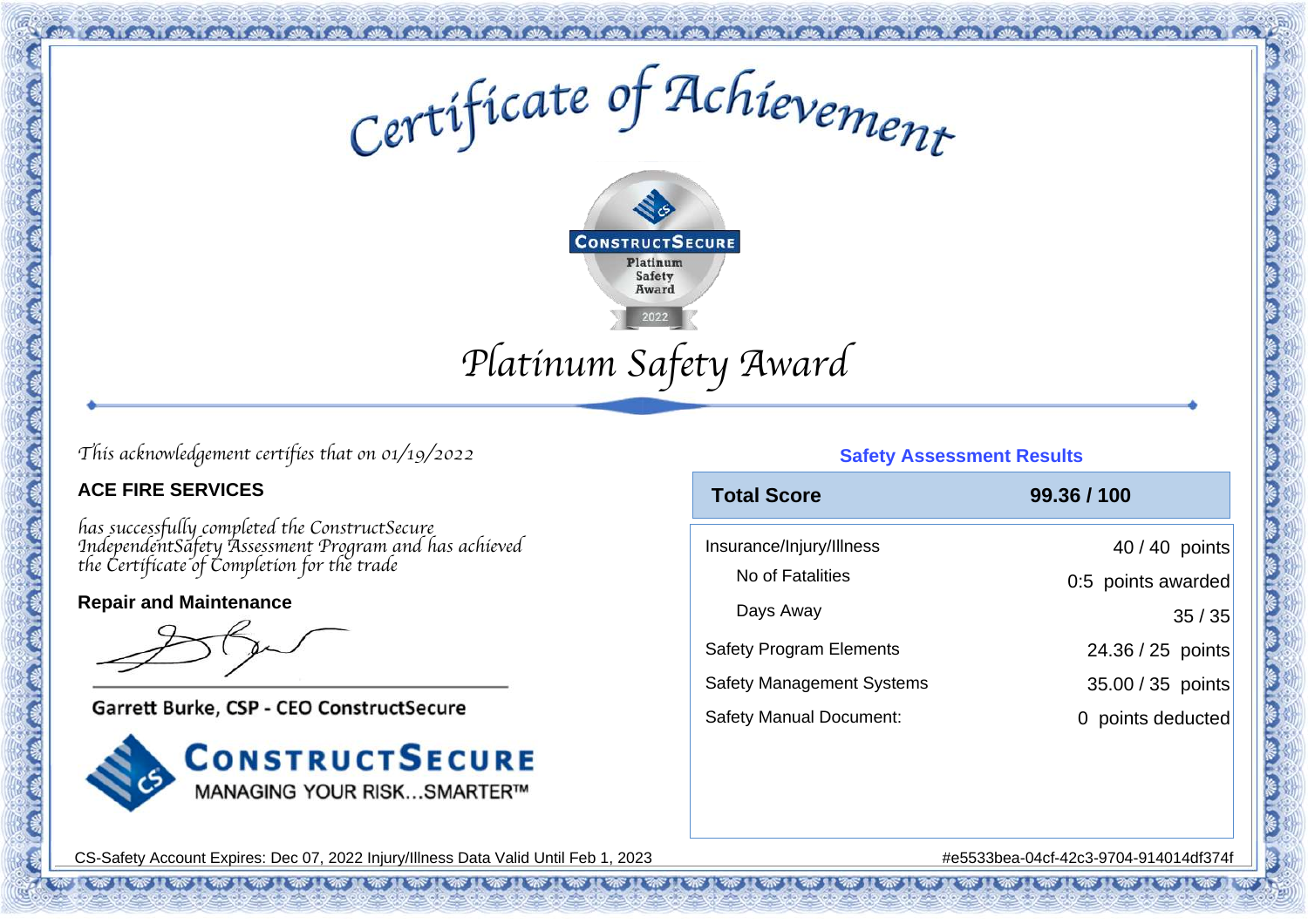Certificate of Achievement



*This acknowledgement certifies that on 01/19/2022*

#### **ACE FIRE SERVICES**

*has successfully completed the ConstructSecure IndependentSafety Assessment Program and has achievedthe Certificate of Completion for the trade*

#### **Division 21 - Fire Suppression**

Garrett Burke, CSP - CEO ConstructSecure



#### **Safety Assessment Results**

| <b>Total Score</b>               | 99.36 / 100        |
|----------------------------------|--------------------|
| Insurance/Injury/Illness         | 40 / 40 points     |
| No of Fatalities                 | 0:5 points awarded |
| Days Away                        | 35/35              |
| <b>Safety Program Elements</b>   | 24.36 / 25 points  |
| <b>Safety Management Systems</b> | 35.00 / 35 points  |
| <b>Safety Manual Document:</b>   | points deducted    |

CS-Safety Account Expires: Dec 07, 2022 Injury/Illness Data Valid Until Feb 1, 2023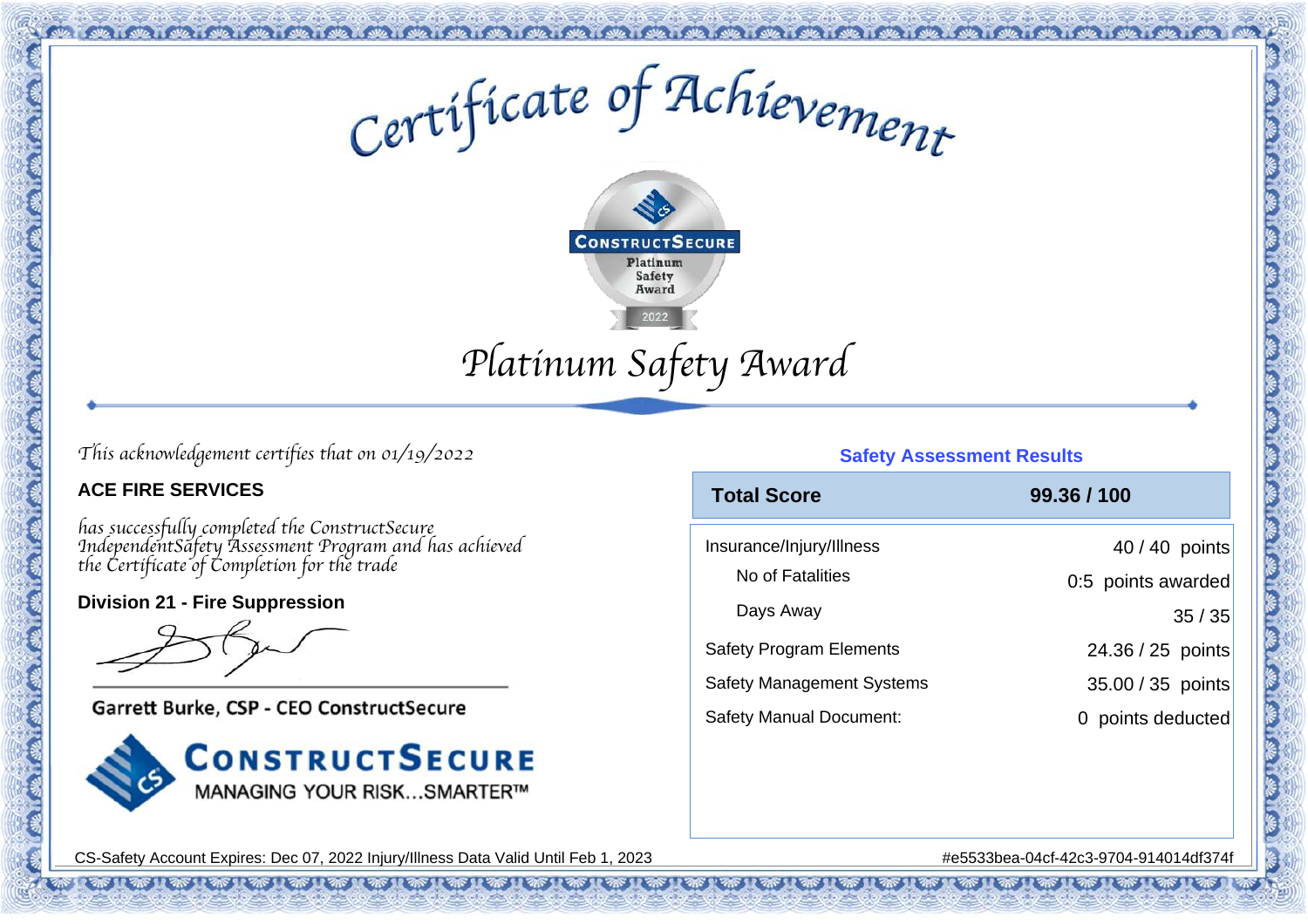Certificate of Achievement



*This acknowledgement certifies that on 01/19/2022*

#### **ACE FIRE SERVICES**

*has successfully completed the ConstructSecure IndependentSafety Assessment Program and has achievedthe Certificate of Completion for the trade*

**Division 28 - Electronic Safety and Security**

Garrett Burke, CSP - CEO ConstructSecure



#### **Safety Assessment Results**

| <b>Total Score</b>               | 99.36 / 100        |
|----------------------------------|--------------------|
| Insurance/Injury/Illness         | 40 / 40 points     |
| No of Fatalities                 | 0:5 points awarded |
| Days Away                        | 35/35              |
| <b>Safety Program Elements</b>   | 24.36 / 25 points  |
| <b>Safety Management Systems</b> | 35.00 / 35 points  |
| <b>Safety Manual Document:</b>   | points deducted    |

CS-Safety Account Expires: Dec 07, 2022 Injury/Illness Data Valid Until Feb 1, 2023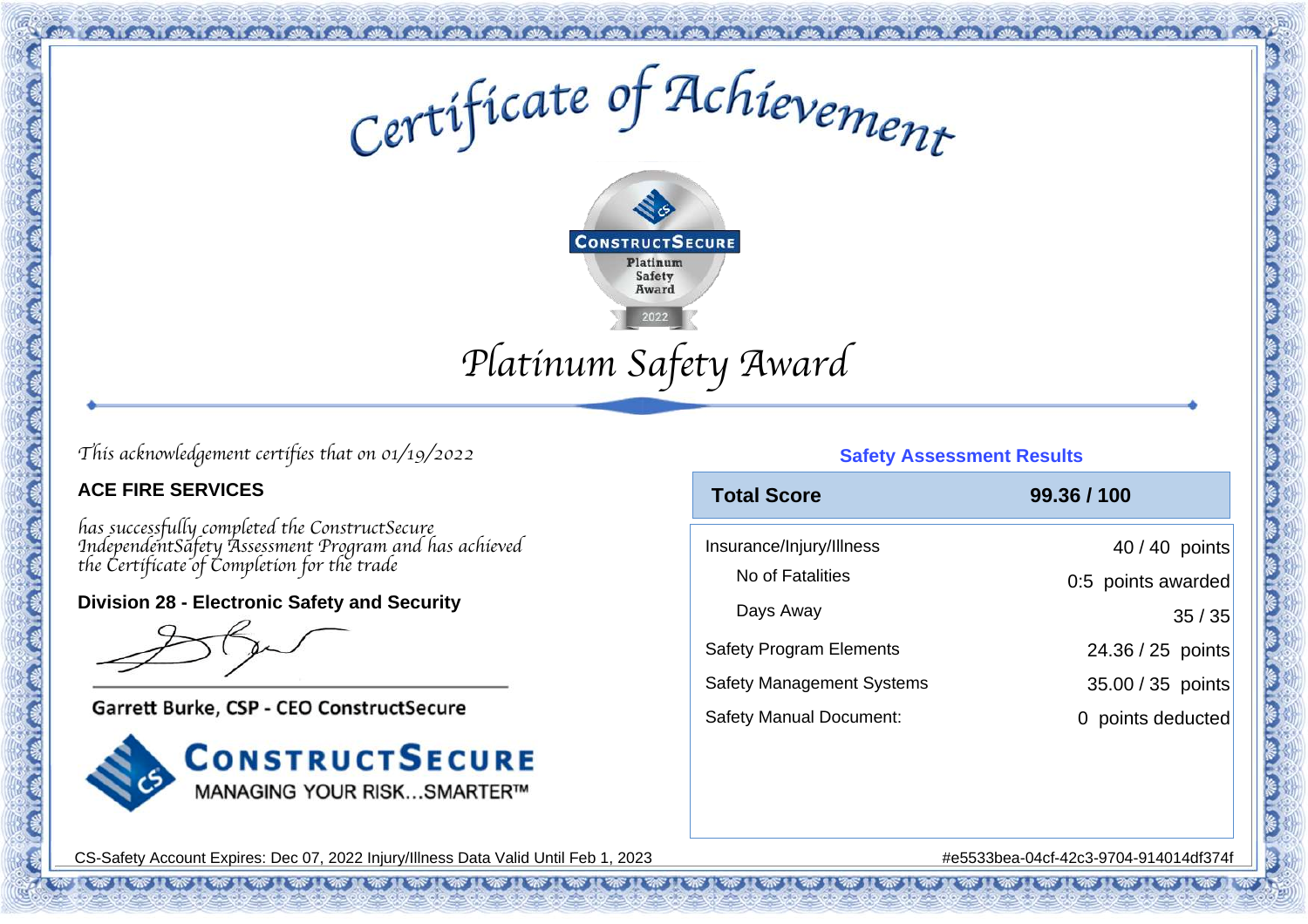Certificate of Achievement



# *This acknowledgement certifies that on 01/19/2022*

#### **ACE FIRE SERVICES**

*has successfully completed the ConstructSecure IndependentSafety Assessment Program and has achievedthe Certificate of Completion for the trade*

#### **Suppliers/Manufacturers**

Garrett Burke, CSP - CEO ConstructSecure



#### **Safety Assessment Results**

| <b>Total Score</b>               | 99.36 / 100        |
|----------------------------------|--------------------|
| Insurance/Injury/Illness         | 40 / 40 points     |
| No of Fatalities                 | 0:5 points awarded |
| Days Away                        | 35/35              |
| <b>Safety Program Elements</b>   | 24.36 / 25 points  |
| <b>Safety Management Systems</b> | 35.00 / 35 points  |
| <b>Safety Manual Document:</b>   | points deducted    |

CS-Safety Account Expires: Dec 07, 2022 Injury/Illness Data Valid Until Feb 1, 2023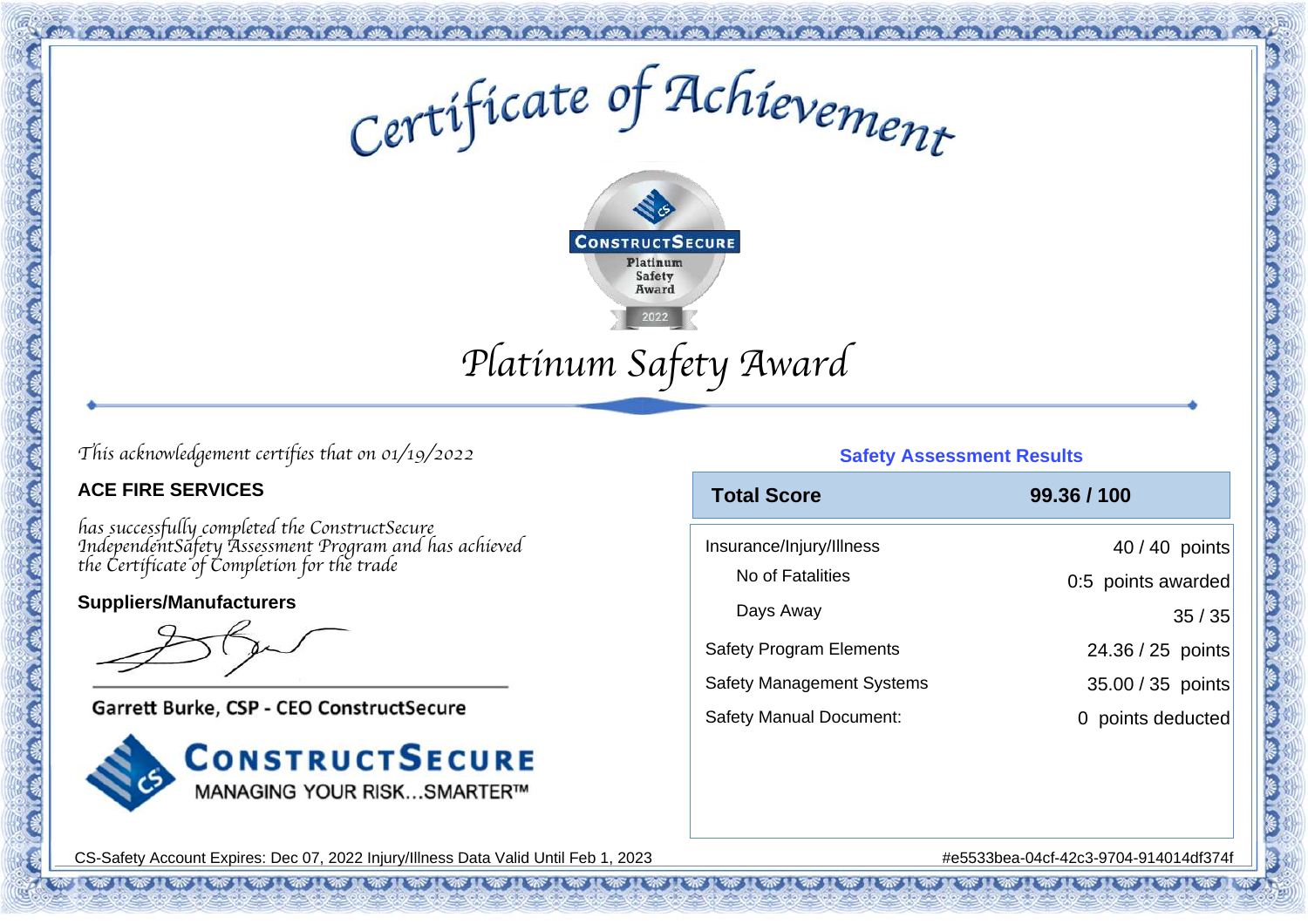

#### Company Information

| <b>Company Name</b> | <b>ACE FIRE SERVICES</b>                                              |
|---------------------|-----------------------------------------------------------------------|
| <b>Federal EIN</b>  | 29AAJFA3296P1ZO                                                       |
| <b>First Name</b>   | <b>SRINAGESH</b>                                                      |
| Last Name           | <b>RAO</b>                                                            |
| Email               | srinagesh@acefireindia.com                                            |
| Telephone           | 09880743598                                                           |
| <b>Address 1</b>    | A006,24#, WILSON VINTAGE, 8TH MAIN, 1ST CROSS,<br><b>WILSONGARDEN</b> |
| <b>Address 2</b>    |                                                                       |
| City                | <b>BANGALORE</b>                                                      |
| <b>State</b>        | KA                                                                    |
| Zipcode             | 560030                                                                |

# Safety Profile

| <b>Trade Category</b>                           | Score |
|-------------------------------------------------|-------|
| Equipment Supplier (Install and/or Maintenance) | 99.36 |
| <b>Repair and Maintenance</b>                   | 99.36 |
| Division 21 - Fire Suppression                  | 99.36 |
| Division 28 - Electronic Safety and Security    | 99.36 |
| Suppliers/Manufacturers                         | 99.36 |

# Strengths/Weakness (Equipment Supplier (Install and/or Maintenance))

#### **Strengths**

Safety Management Systems

Safety Program Elements

No fatalities in the past

Days Away case and Restricted 'Recordable Case' is better than industry average

No points deducted from Safety Documentation

**Weakness**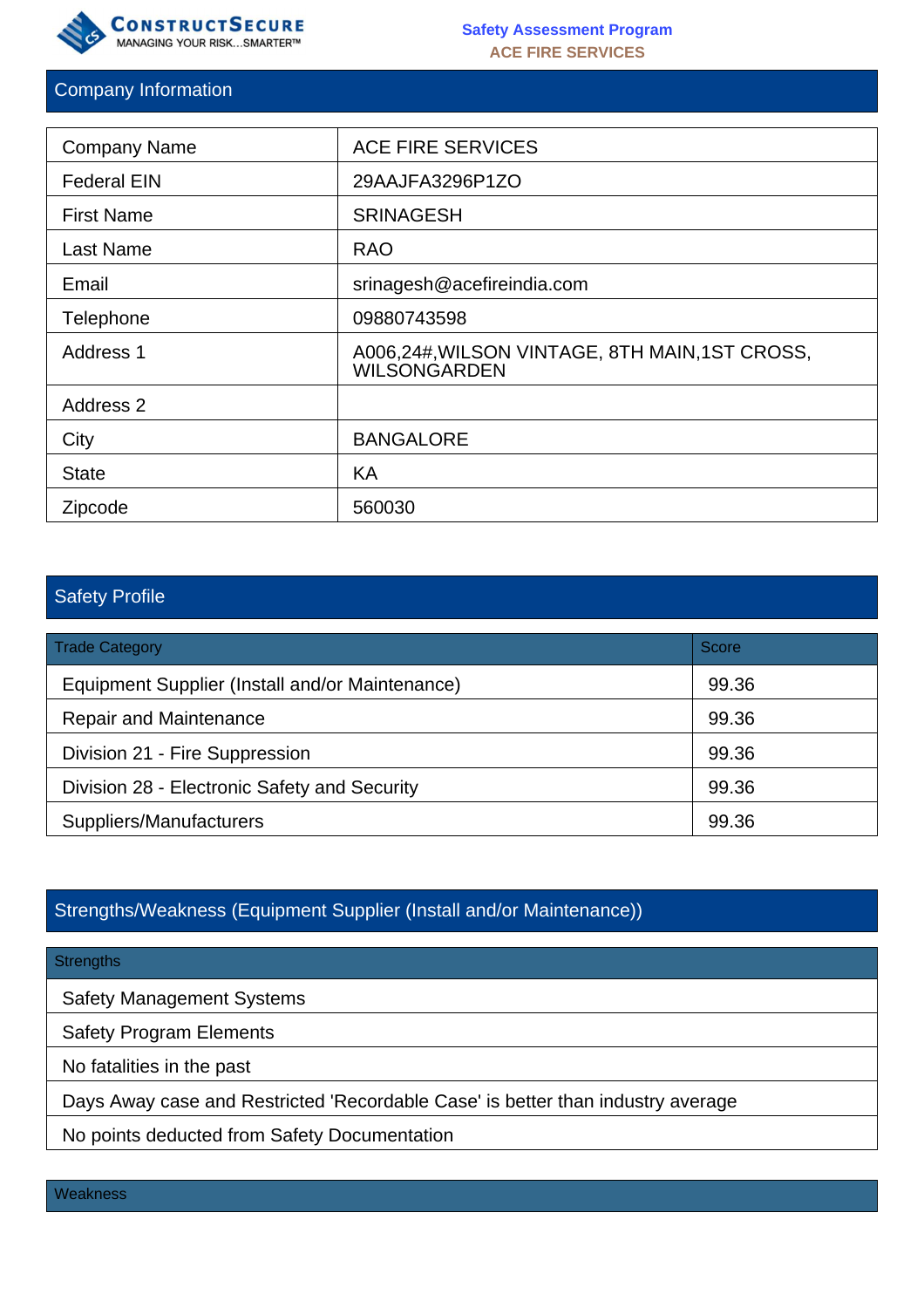

#### Strengths/Weakness (Repair and Maintenance)

#### **Strengths**

Safety Management Systems

Safety Program Elements

No fatalities in the past

Days Away case and Restricted 'Recordable Case' is better than industry average

No points deducted from Safety Documentation

**Weakness** 

# Strengths/Weakness (Division 21 - Fire Suppression)

#### **Strengths**

Safety Management Systems

Safety Program Elements

No fatalities in the past

Days Away case and Restricted 'Recordable Case' is better than industry average

No points deducted from Safety Documentation

**Weakness** 

#### Strengths/Weakness (Division 28 - Electronic Safety and Security)

#### **Strengths**

Safety Management Systems

Safety Program Elements

No fatalities in the past

Days Away case and Restricted 'Recordable Case' is better than industry average

No points deducted from Safety Documentation

**Weakness**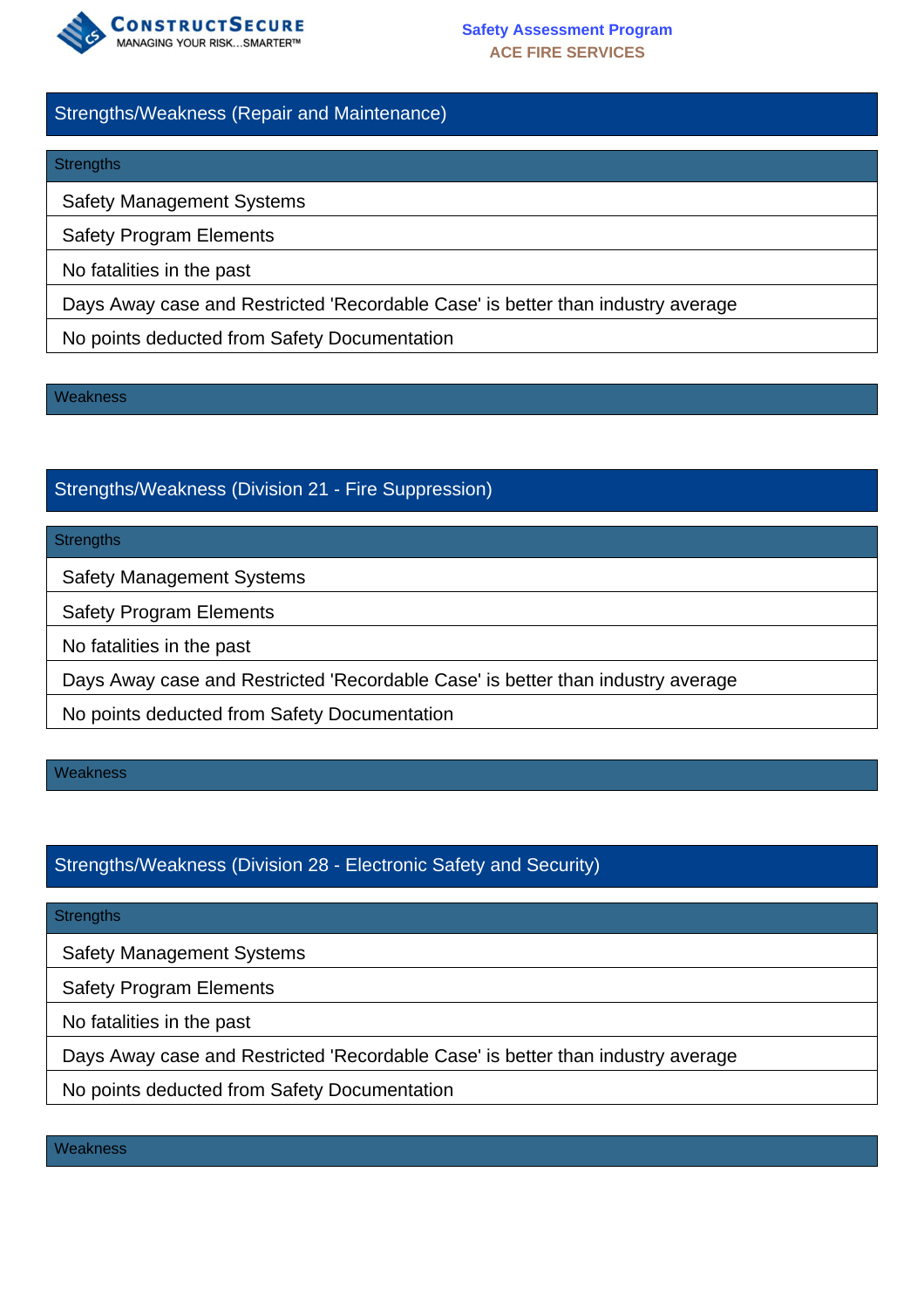

#### Strengths/Weakness (Suppliers/Manufacturers)

#### **Strengths**

Safety Management Systems

Safety Program Elements

No fatalities in the past

Days Away case and Restricted 'Recordable Case' is better than industry average

No points deducted from Safety Documentation

#### **Weakness**

# Insurance/Injury/Illness

#### 2021

| Did your company perform work this year?      | yes    |
|-----------------------------------------------|--------|
| Days Away Cases                               | O      |
| <b>Total Days Away From Work</b>              | 0      |
| # Fatalities                                  | 0      |
| Injuries and Illnesses Without Lost Work Days | 0      |
| # Total Hours Worked By All Employees         | 245000 |

| 2020                                          |                |
|-----------------------------------------------|----------------|
| Did your company perform work this year?      | yes            |
| Days Away Cases                               | 2              |
| <b>Total Days Away From Work</b>              | 0              |
| # Fatalities                                  | $\overline{0}$ |
| Injuries and Illnesses Without Lost Work Days | 3              |
| # Total Hours Worked By All Employees         | 336000         |

| 2019                                     |            |
|------------------------------------------|------------|
| Did your company perform work this year? | <b>ves</b> |
| Days Away Cases                          |            |
| <b>Total Days Away From Work</b>         |            |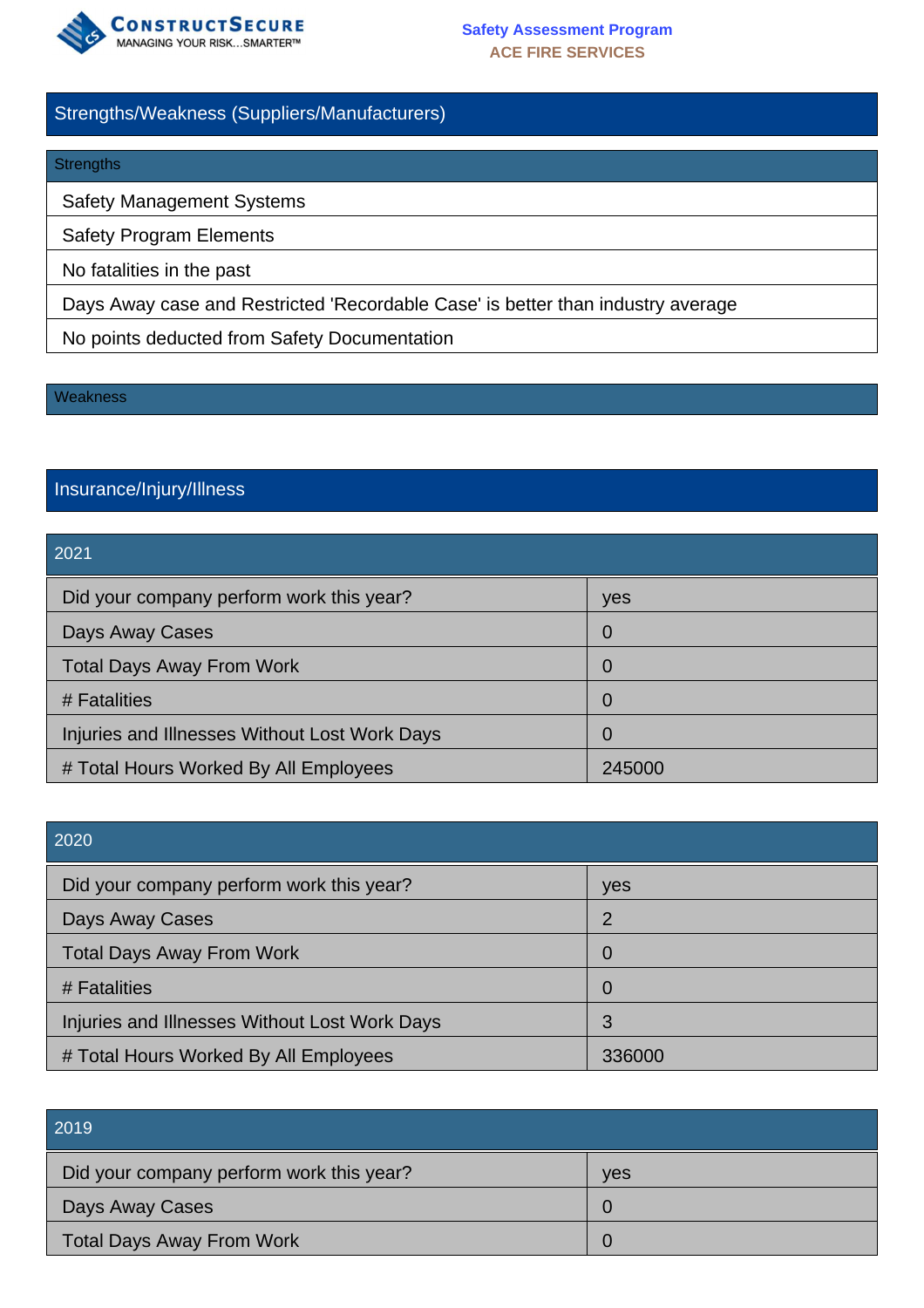

#### **Safety Assessment Program ACE FIRE SERVICES**

| # Fatalities                                  |        |
|-----------------------------------------------|--------|
| Injuries and Illnesses Without Lost Work Days |        |
| # Total Hours Worked By All Employees         | 280000 |

| 2018                                          |        |
|-----------------------------------------------|--------|
| Did your company perform work this year?      | yes    |
| Days Away Cases                               |        |
| <b>Total Days Away From Work</b>              | 0      |
| # Fatalities                                  | 0      |
| Injuries and Illnesses Without Lost Work Days |        |
| # Total Hours Worked By All Employees         | 300000 |

#### Safety Management Systems

**1. Have a defined set of goals related to safety? Ans:** Yes

**2. Have a defined management leadership and involvement program?**

**Ans:** Yes

**3. Have a defined accountability program for observed infractions of your company's safety and health program?**

**Ans:** Yes

**4. Have a crisis management or emergency action plan? Ans:** Yes

**5. Have an incident investigation program? Ans:** Yes

**6. Have an employee training and development program for workforce, foreman, superintendent, and managers? Ans:** Yes

**7. Have a new hire orientation program? Ans:** Yes

**8. Have a defined employee performance evaluation process that includes safety**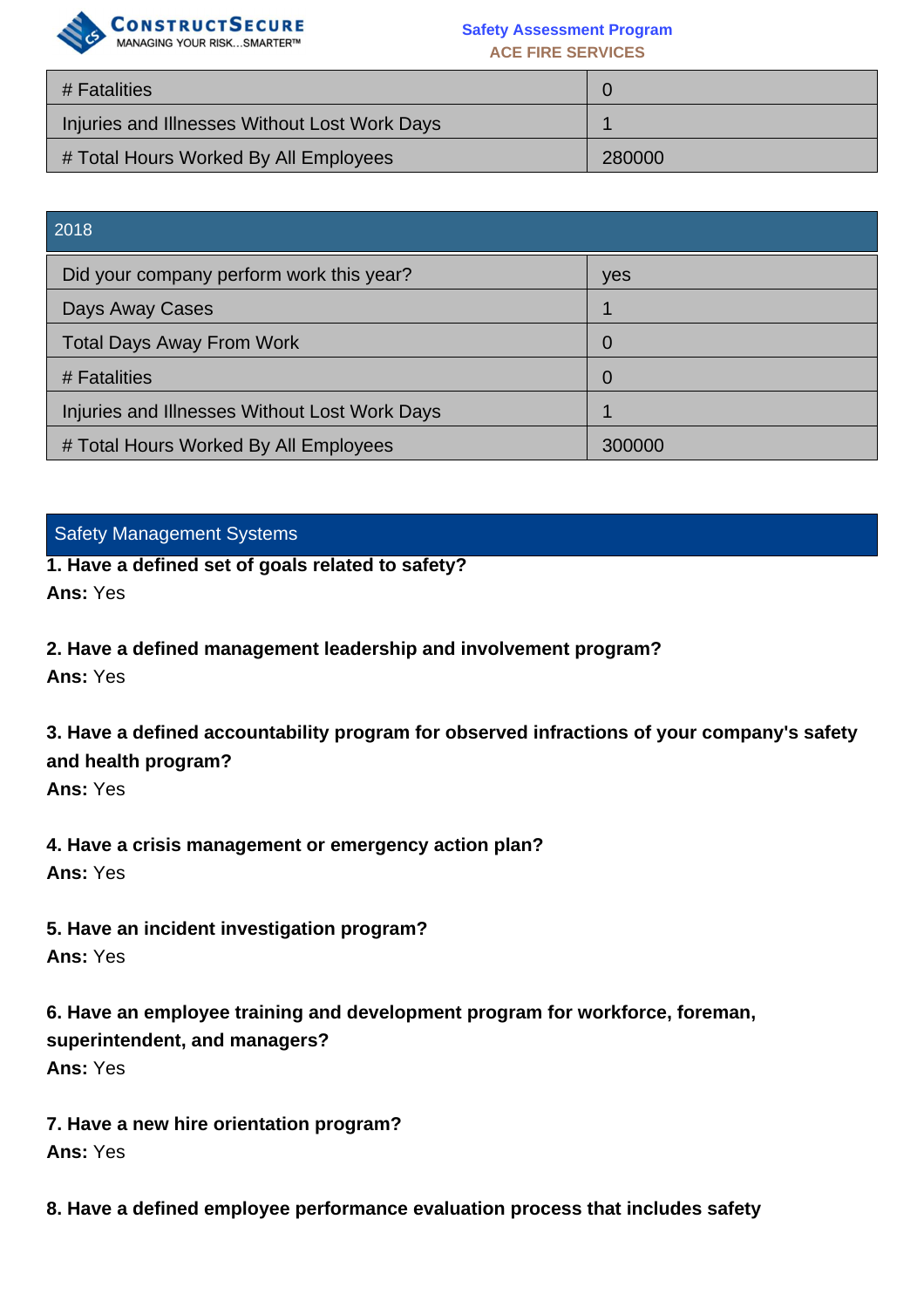

**performance? Ans:** Yes

**9. Have a defined employee involvement plan (i.e., safety committee, feedback program, etc.)?**

**Ans:** Yes

**10. Have a defined budget for safety? Ans:** Yes

**11. Have a defined incentive and/or recognition program? Ans:** Yes

**12. Have an annual self evaluation program? Ans:** Yes

**13. Have defined safety meetings? Ans:** Yes

**14. Have an inspection and hazard identification program? Ans:** Yes

**15. Have a full-time safety manager on staff? If Yes, please upload one of the following: CSP or CHST designation or resume? Ans:** Yes

**16. Have a defined program for the communication of safety-related items (incidents, accidents, successes, program changes, etc.)? Ans:** Yes

**17. Have a policy statement that is endorsed by the company president, owner or executive management?**

**Ans:** Yes

# Safety Program Elements

#### **Construction Questions**

**1. Does your company have a head protection program?**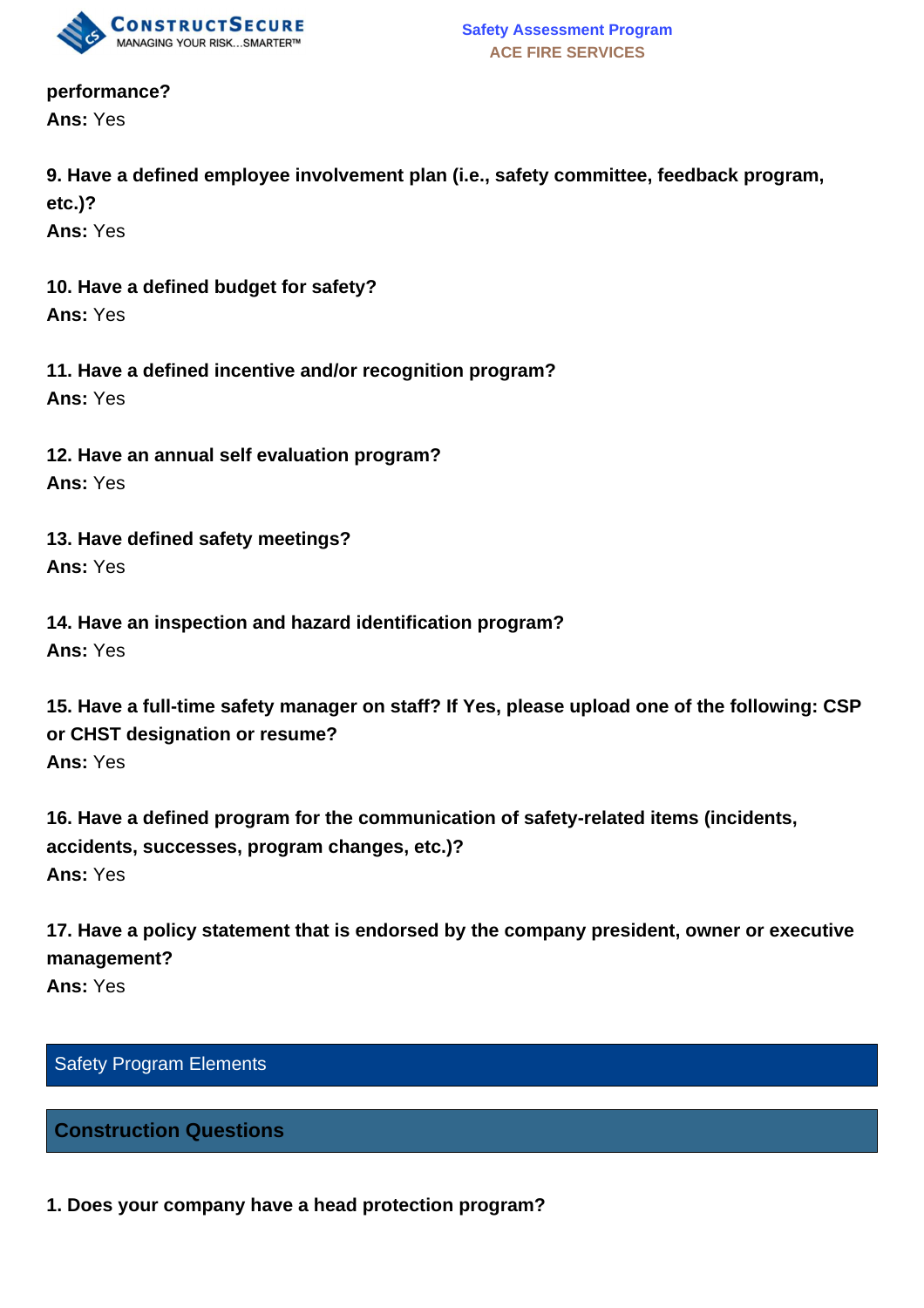

**Ans:** We have a program in place to address this hazard/activity.

#### **2. Does your company have an eye protection program?**

**Ans:** We have a program in place to address this hazard/activity.

**3. Does your company have a fall protection program? Ans:** We have a program in place to address this hazard/activity.

**4. Does your company have a program in place for maintaining housekeeping? Ans:** We have a program in place to address this hazard/activity.

**5. Does your company have a fire prevention and protection program? Ans:** We have a program in place to address this hazard/activity.

#### **6. Does your company have a hazard communication program?**

**Ans:** We have a program in place to address this hazard/activity.

#### **7. Does your company have a foot protection program?**

**Ans:** We have a program in place to address this hazard/activity.

# **8. Does your company have a soft-tissue injury prevention program in place (material handling)?**

**Ans:** We have a program in place to address this hazard/activity.

# **9. Does your company have an incident and accident reporting program?**

**Ans:** We have a program in place to address this hazard/activity.

# **10. Does your company have a procedure in place to respond to regulatory agency complaints, inspections and citations?**

**Ans:** We have a program in place to address this hazard/activity.

# **11. Does your company have a signs, signals and barricades program?**

**Ans:** We have a program in place to address this hazard/activity.

**12. Are your employees exposed to cut and laceration hazards to the hands? Ans:** We have a program in place to address this hazard/activity.

**13. Are your employees EVER required to enter or work around trenches or excavations? Ans:** We have a program in place to address this hazard/activity.

**14. Are your employees EVER required to use electric-powered tools or equipment?**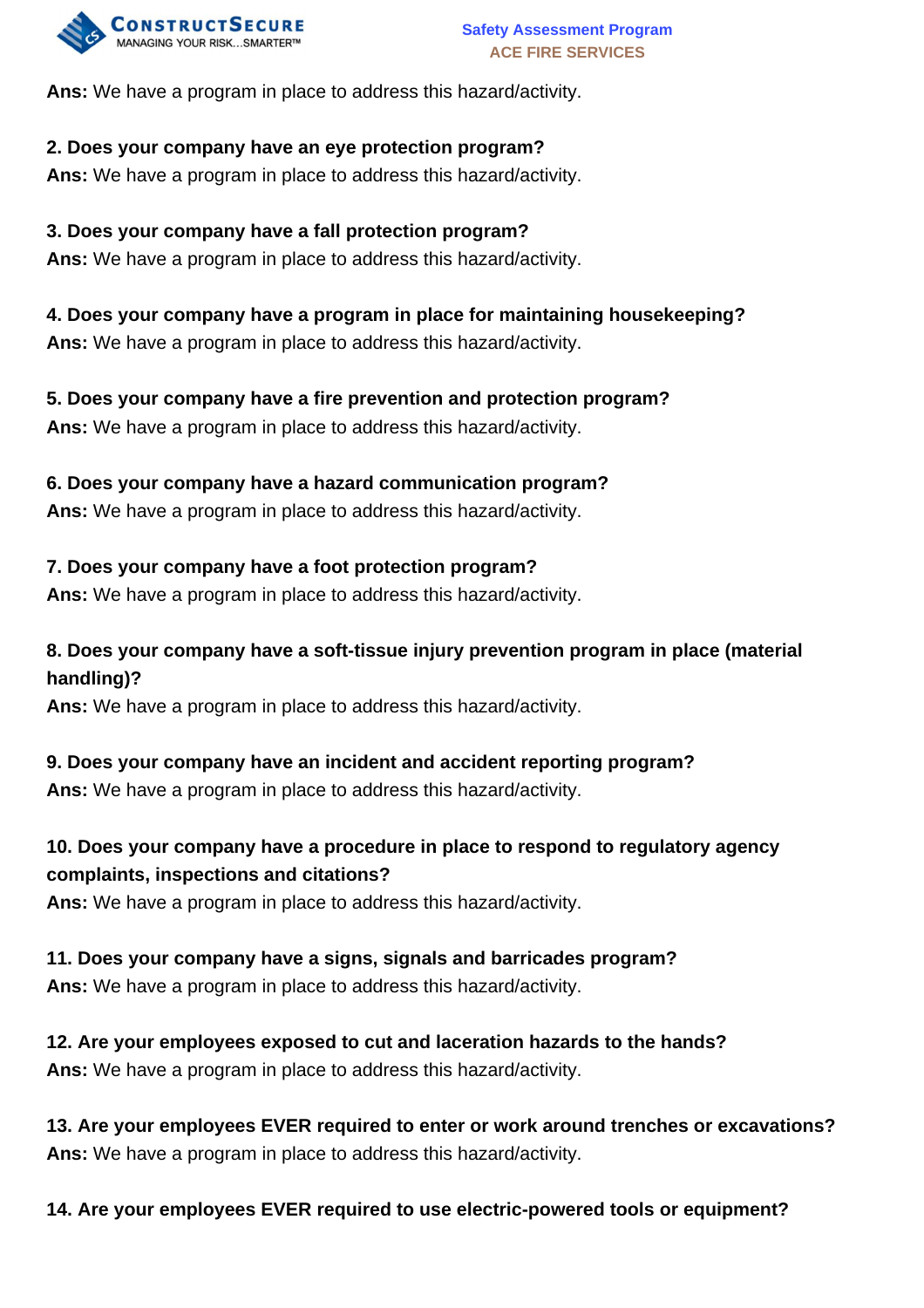

**Ans:** We have a program in place to address this hazard/activity.

# **15. Do your employees work on or around electrical systems/components?**

**Ans:** We have a program in place to address this hazard/activity.

**16. Does your company perform work on live electrical components? (Work that involves exposed energized electrical conductors or circuit parts that employees may approach and/or interact with that can expose employees to electric shock hazards or could create an arcing fault that results in an arc flash.)**

**Ans:** We have a program in place to address this hazard/activity.

# **17. Do your employees EVER work with or use hoisting or rigging equipment such as slings, shackles, cranes, hoisting chains, etc.?**

**Ans:** We have a program in place to address this hazard/activity.

# **18. Do your employees operate motor vehicles as part of their required job duties? Ans:** We have a program in place to address this hazard/activity.

# **19. Do your employees use powder-actuated tools? (tools that rely on a powder propellant charge i.e. Hilti or Ramset)?**

**Ans:** This hazard/activity is not applicable to our scope of work.

# **20. Do your employees EVER use a ladder?**

**Ans:** We have a program in place to address this hazard/activity.

# **21. Do your employees EVER use rolling staging, supported scaffold, suspended scaffolds, mast-climbing scaffolds or other types of scaffolds?**

**Ans:** We have a program in place to address this hazard/activity.

# **22. Do your employees EVER perform welding, cutting, brazing, soldering, or other flame/spark producing activities?**

**Ans:** We have a program in place to address this hazard/activity.

# **23. Does your company perform steel erection?**

**Ans:** We have a program in place to address this hazard/activity.

**24. Do your employees EVER perform work activities or work in areas with high noise levels? Ans:** We have a program in place to address this hazard/activity.

**25. Are your employees potentially exposed to dust, fumes, mists, vapors or other respiratory hazards?**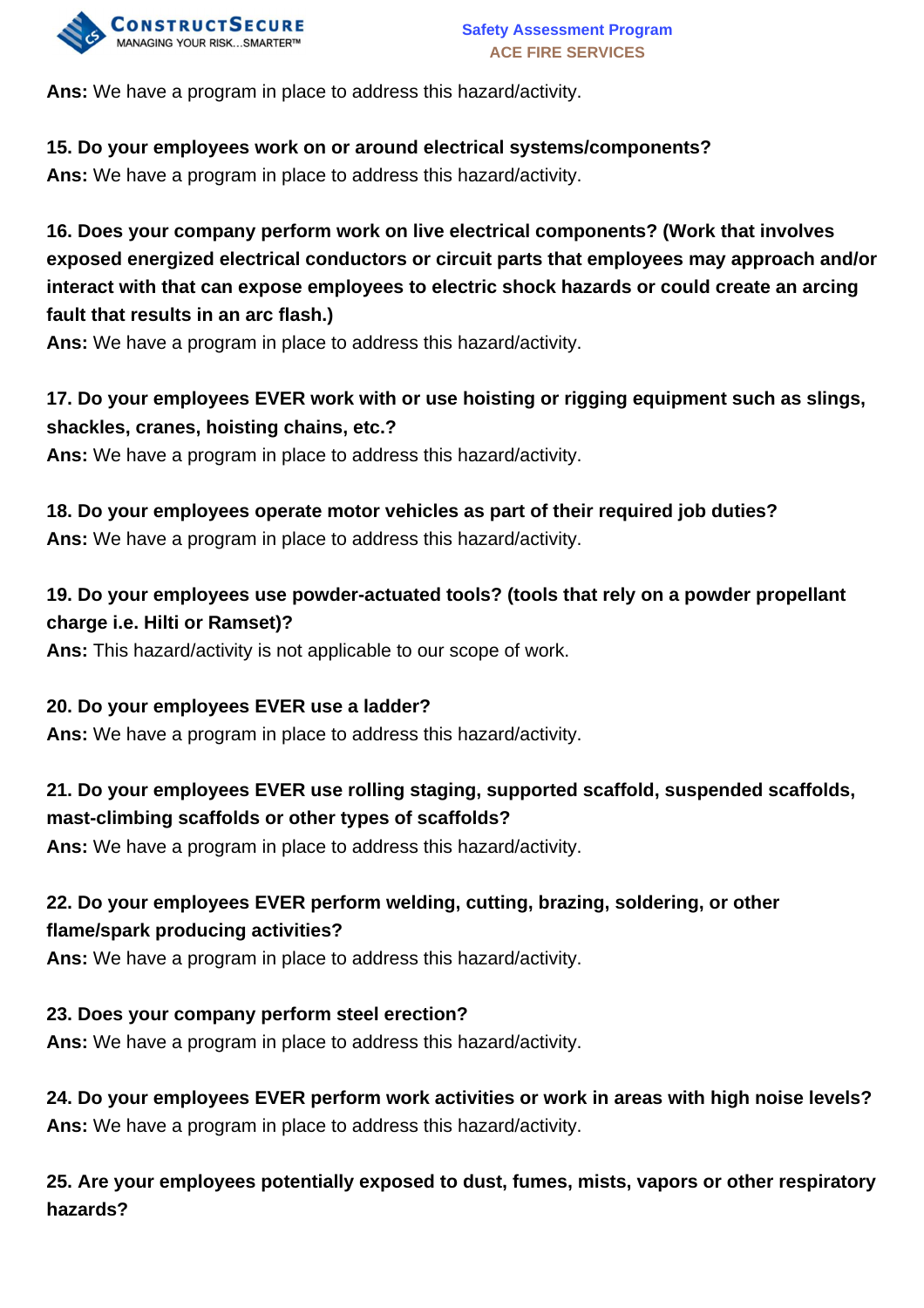

**Ans:** We have a program in place to address this hazard/activity.

#### **26. Do employees work around activities that create silica dust?**

**Ans:** This hazard/activity is not applicable to our scope of work.

# **27. Are your employees required to enter manholes, vaults, pits, shafts, trenches, crawl spaces, or other confined spaces?**

**Ans:** This hazard/activity is not applicable to our scope of work.

# **28. Are your employees EVER required to use, store or handle oxygen, acetylene, propane, nitrogen or other compressed gasses?**

**Ans:** We have a program in place to address this hazard/activity.

# **29. Are your employees EVER required to operate or work from boom lifts, scissor lifts, or other aerial lifts?**

**Ans:** We have a program in place to address this hazard/activity

#### **30. Do your employees EVER work in places where asbestos-containing materials could be present?**

**Ans:** This hazard/activity is not applicable to our scope of work.

#### **31. Do your employees EVER perform sandblasting operations?**

**Ans:** This hazard/activity is not applicable to our scope of work.

# **32. Are your employees required to attend and/or participate in regularly scheduled toolbox talks?**

**Ans:** We have a program in place to address this hazard/activity.

# **33. Are your employees required to possess a first-aid or CPR training certification? Ans:** Yes

# **34. Do your employees ever work in places where lead-based paint or lead-containing materials could be present?**

**Ans:** We have a program in place to address this hazard/activity.

# **35. Are your employees potentially exposed to other hazardous chemicals, materials, or wastes?**

**Ans:** We have a program in place to address this hazard/activity.

# **Facilities Questions**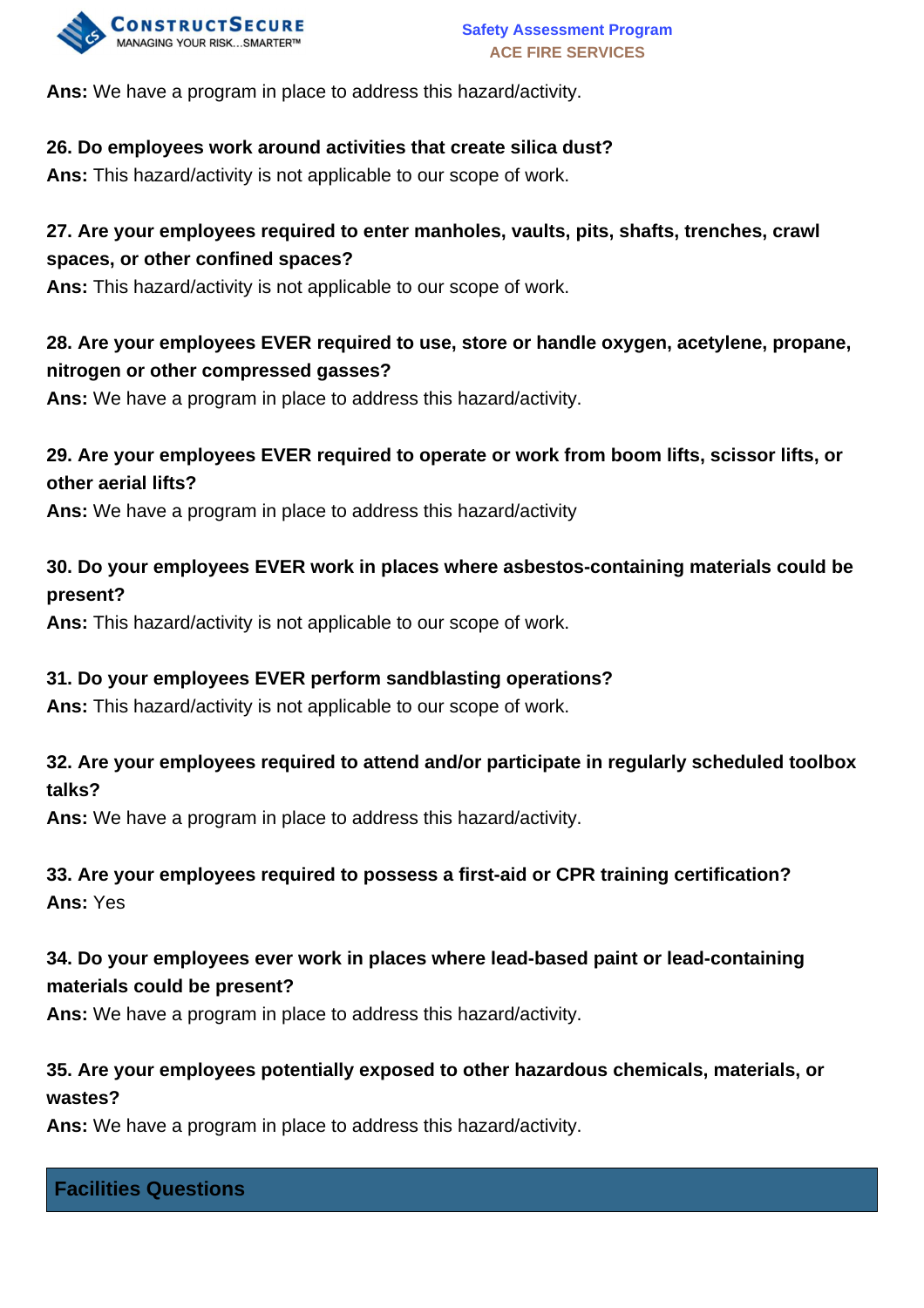

#### **1. Does your company conduct job hazard analysis prior to work? Ans:** Yes

**2. Are ANY of your employees required to maintain a permit, license or certification in order to perform their work? Ans:** Yes

- **3. Does your company have a personal protection equipment program? Ans:** We have a program in place to address this hazard/activity.
- **4. Does your company have a walking and working surfaces program? Ans:** We have a program in place to address this hazard/activity.
- **5. Does your company have a hearing conservation program? Ans:** We have a program in place to address this hazard/activity.
- **6. Does your company have an environmental protection program? Ans:** We have a program in place to address this hazard/activity.
- **7. Does your company have a medical surveillance program for potential exposure to hazardous chemicals, materials or wastes?**
- **Ans:** We do not have a program in place to address this hazard/activity.
- **8. Does your company have a written respiratory protection program? Ans:** We have a program in place to address this hazard/activity.
- **9. Does your company have a control of hazardous energy program? Ans:** We have a program in place to address this hazard/activity.
- **10. Are your employees required to possess a hazardous waste removal license? Ans:** NA
- Special Elements
- **1. Does your company have a 'return to work' program for employees who have been injured? Ans:** Yes